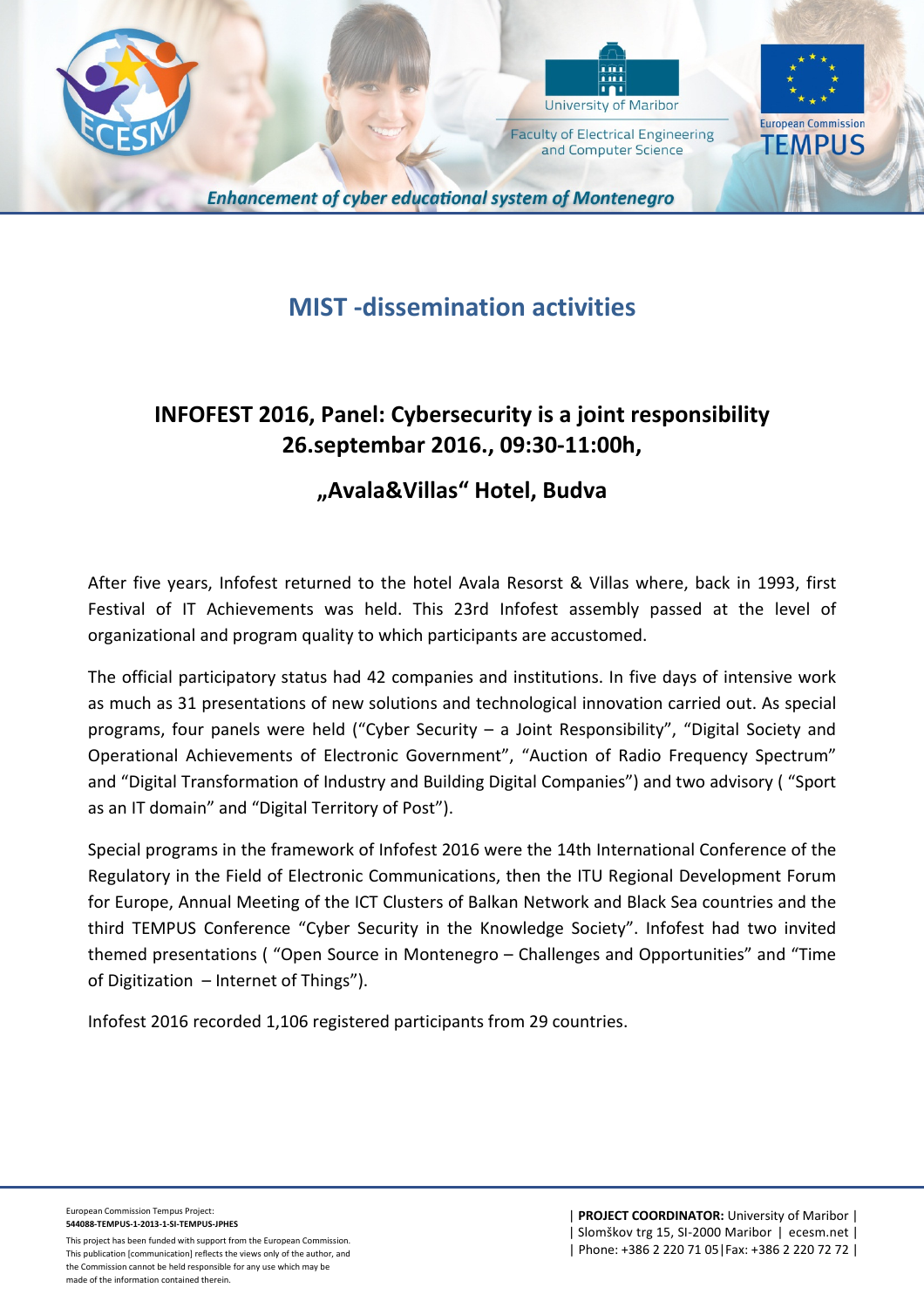



and Computer Science



**Enhancement of cyber educational system of Montenegro** 

### **PANEL: CYBERSECURITY IS A JOINT RESPONSIBILITY**

During this year's INFOFEST, Ministry for Information Society and Telecommunications organized a panel "Cyber security is a joint responsibility".

### **WELCOME**

Kenan Durakovic, General Director for Information Infrastructure, Ministry for Information Society and Telecommunications made a welcome speech and a short introduction expressing wishes for successful panel.

### **PRESENTATIONS AND DISCUSSION**

Panel speakers were Kenan Durakovic (Ministry for Information Society and Telecommunications), Davor Kodrnja (Symantec), Dusan Krkotic (CIRT-ME, Ministry for Information Society and Telecommunications) and Dejan Abazovic (Central Bank of Montenegro).

Through discussion, the panel considered innovative solutions and approach to cyber security, and the latest threats and incidents in cyberspace.

Dusan Krkotic, representative of CIRT-ME/MIST, held a presentation on the activities of National CIRT of Montenegro, threats in Montenegrin cyberspace and different MIST projects in this field, including ECESM TEMPUS Project.

#### **OBJECTIVES**

One of the strategic goals that has been recognized by national and EU documents is to strengthen public-private partnerships. In this spirit, the panel focused its activities in this sphere and considered proposals for forms and ways of improving existing and developing new cooperation.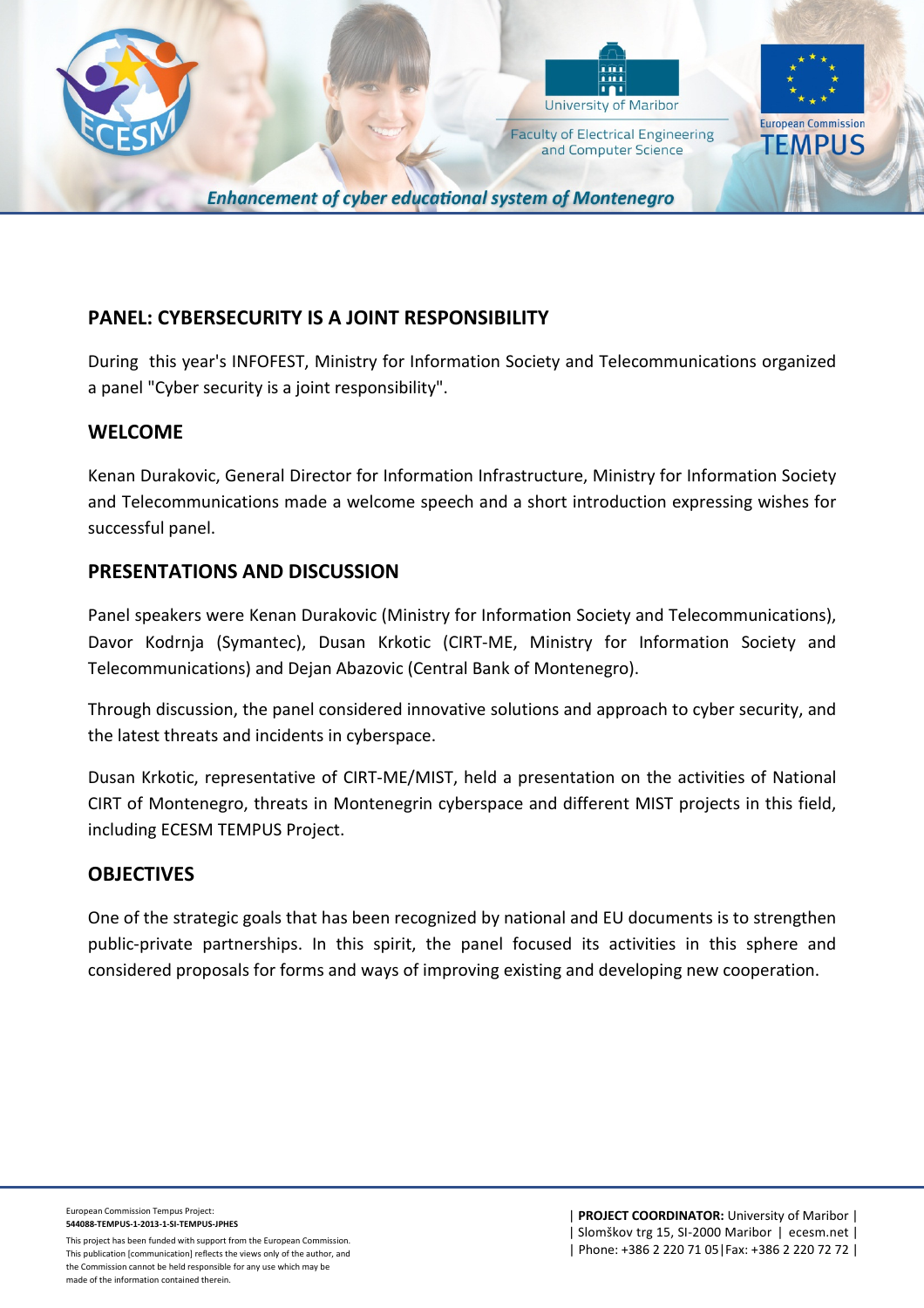



**Faculty of Electrical Engineering** and Computer Science



**Enhancement of cyber educational system of Montenegro** 

#### **PHOTOS**



European Commission Tempus Project: **544088-TEMPUS-1-2013-1-SI-TEMPUS-JPHES**

This project has been funded with support from the European Commission. This publication [communication] reflects the views only of the author, and the Commission cannot be held responsible for any use which may be made of the information contained therein.